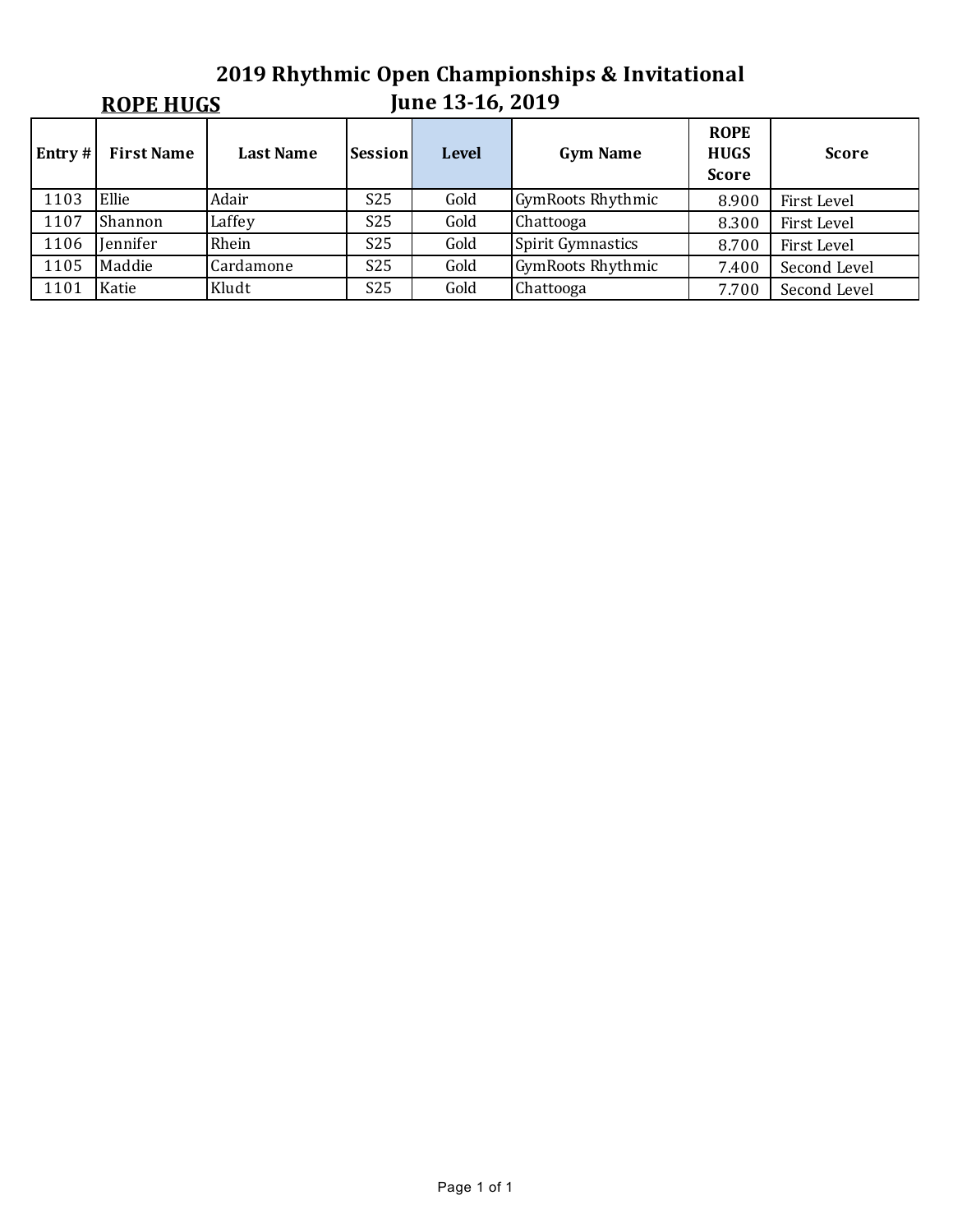| <b>HOOP HUGS</b> |                 |                  |                 |       | <b>June 13-16, 2019</b>  |       |                                           |     |                                            |              |
|------------------|-----------------|------------------|-----------------|-------|--------------------------|-------|-------------------------------------------|-----|--------------------------------------------|--------------|
| Entrv#           | First Name      | <b>Last Name</b> | <b>Session</b>  | Level | <b>Gym Name</b>          |       | E<br>$ $ (Difficulty) $ $ (Execution) $ $ | (N) | <b>HOOP</b><br><b>HUGS</b><br><b>Score</b> | <b>Score</b> |
| 1104             | Tonva           | Cornett          | S <sub>25</sub> | Gold  | Legacy Gymcats           | 4.300 | 4.300                                     |     | 8.600                                      | First Level  |
| 1106             | <b>Iennifer</b> | Rhein            | S <sub>25</sub> | Gold  | <b>Spirit Gymnastics</b> | 5.600 | 3.600                                     |     | 9.200                                      | First Level  |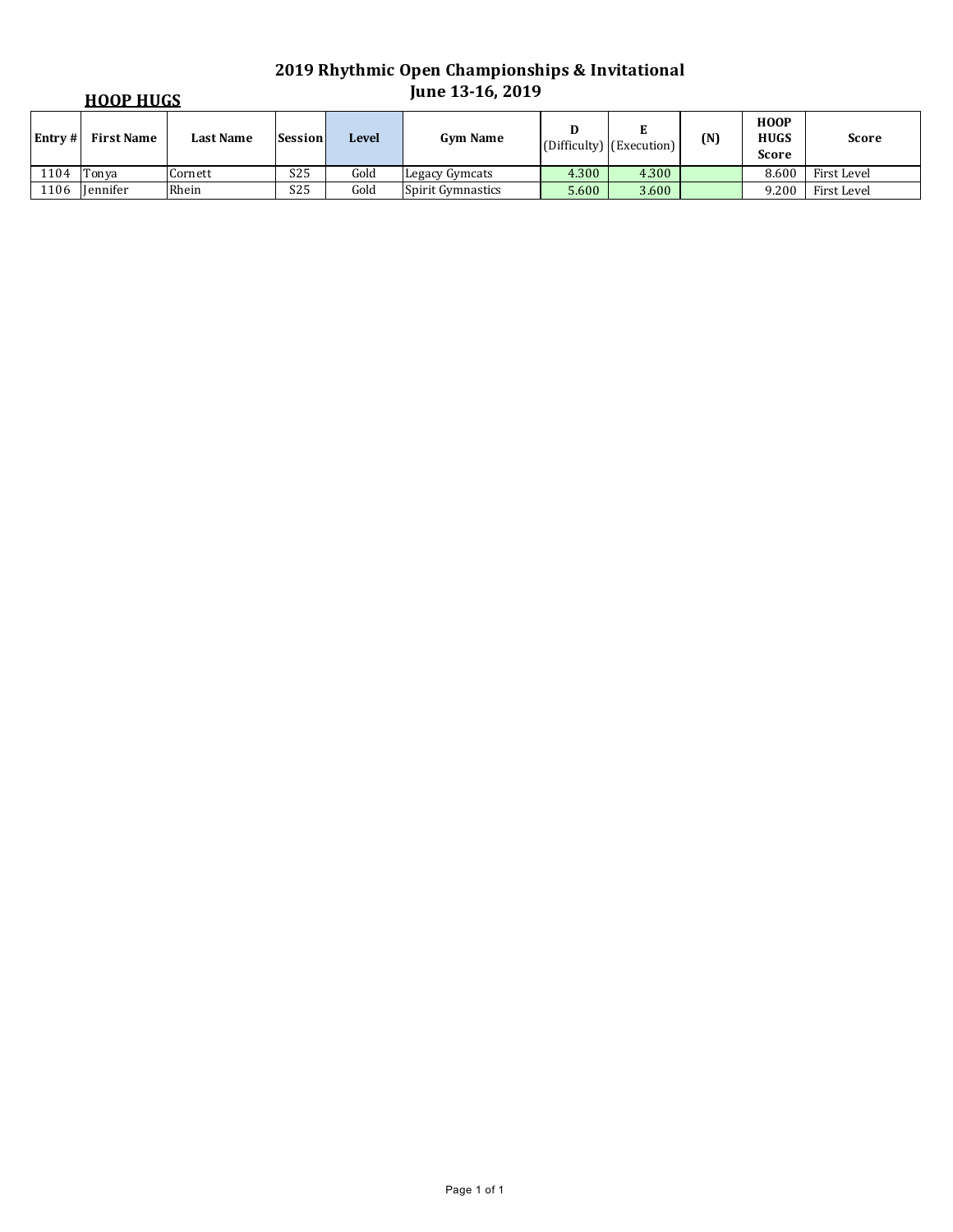|        | <b>BALL HUGS</b>  |                  |                 |              | <b>June 13-16, 2019</b> |       |                                 |     |                                            |              |
|--------|-------------------|------------------|-----------------|--------------|-------------------------|-------|---------------------------------|-----|--------------------------------------------|--------------|
| Entrv# | <b>First Name</b> | <b>Last Name</b> | Session         | <b>Level</b> | <b>Gym Name</b>         | D     | Е<br>$(Difficulty)$ (Execution) | (N) | <b>BALL</b><br><b>HUGS</b><br><b>Score</b> | <b>Score</b> |
| 1104   | Tonva             | Cornett          | S <sub>25</sub> | Gold         | Legacy Gymcats          | 4.200 | 4.200                           |     | 8.400                                      | First Level  |
| 1107   | Shannon           | Laffey           | S <sub>25</sub> | Gold         | Chattooga               | 4.400 | 3.900                           |     | 8.300                                      | First Level  |
| 1102   | Mandy             | Hoopingarner     | S <sub>25</sub> | Gold         | Chattooga               | 3.700 | 3.900                           |     | 7.600                                      | Second Level |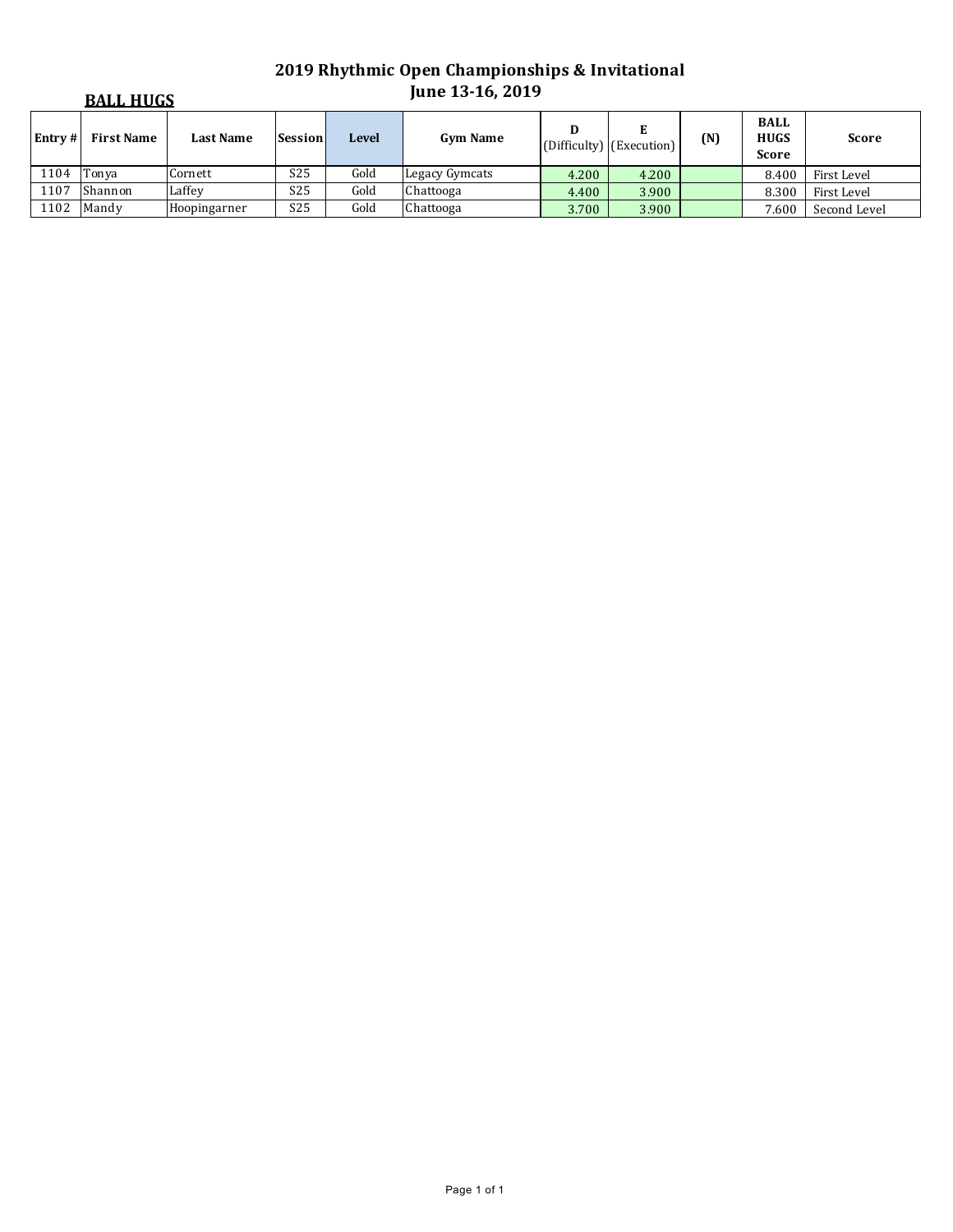|        | <b>CLUBS HUGS</b> |                  |                 |              | <b>June 13-16, 2019</b>  |       |                                 |     |                                             |              |
|--------|-------------------|------------------|-----------------|--------------|--------------------------|-------|---------------------------------|-----|---------------------------------------------|--------------|
| Entry# | <b>First Name</b> | <b>Last Name</b> | <b>Session</b>  | <b>Level</b> | <b>Gym Name</b>          | D     | E<br>$(Difficulty)$ (Execution) | (N) | <b>CLUBS</b><br><b>HUGS</b><br><b>Score</b> | <b>Score</b> |
| 1103   | Ellie             | Adair            | S <sub>25</sub> | Gold         | <b>GymRoots Rhythmic</b> | 4.100 | 4.500                           |     | 8.600                                       | First Level  |
| 1104   | Tonya             | Cornett          | S <sub>25</sub> | Gold         | Legacy Gymcats           | 4.300 | 4.500                           |     | 8.800                                       | First Level  |
| 1107   | Shannon           | Laffey           | S <sub>25</sub> | Gold         | Chattooga                | 4.600 | 4.000                           |     | 8.600                                       | First Level  |
| 1105   | Maddie            | Cardamone        | S <sub>25</sub> | Gold         | <b>GymRoots Rhythmic</b> | 3.400 | 3.700                           |     | 7.100                                       | Second Level |
| 1102   | Mandy             | Hoopingarner     | S <sub>25</sub> | Gold         | Chattooga                | 3.700 | 3.600                           |     | 7.300                                       | Second Level |
| 1101   | Katie             | Kludt            | S <sub>25</sub> | Gold         | Chattooga                | 3.800 | 3.900                           |     | 7.700                                       | Second Level |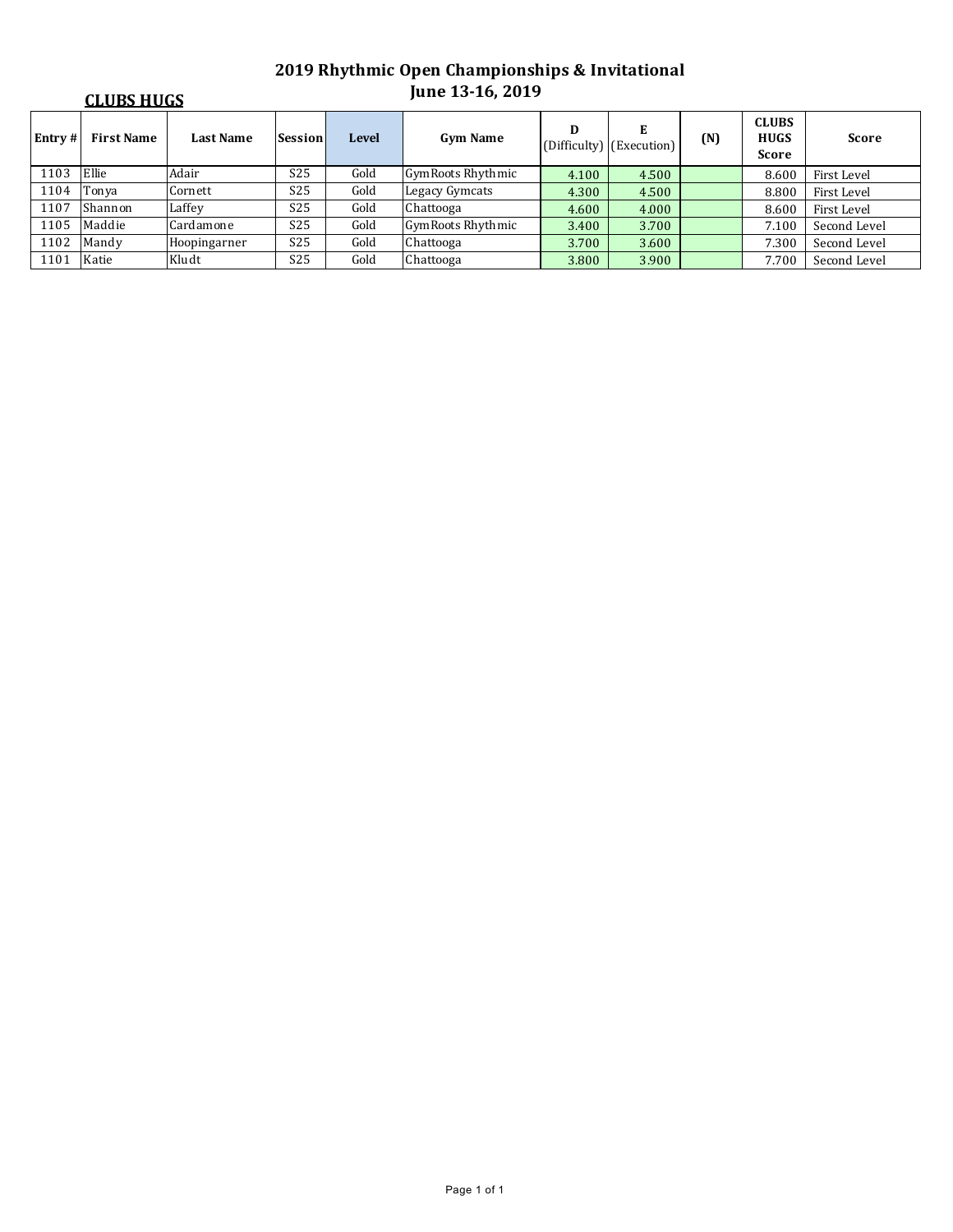|        | <b>RIBBON HUGS</b> |                  |                 |       | <b>une 13-16, 2019</b>   |       |                               |     |                                              |              |
|--------|--------------------|------------------|-----------------|-------|--------------------------|-------|-------------------------------|-----|----------------------------------------------|--------------|
| Entry# | <b>First Name</b>  | <b>Last Name</b> | <b>Session</b>  | Level | <b>Gym Name</b>          | D     | Е<br>(Difficulty) (Execution) | (N) | <b>RIBBON</b><br><b>HUGS</b><br><b>Score</b> | <b>Score</b> |
| 1103   | Ellie              | Adair            | S <sub>25</sub> | Gold  | GymRoots Rhythmic        | 4.200 | 3.900                         |     | 8.100                                        | First Level  |
| 1101   | Katie              | Kludt            | S <sub>25</sub> | Gold  | Chattooga                | 3.900 | 4.100                         |     | 8.000                                        | First Level  |
| 1106   | <b>Iennifer</b>    | Rhein            | S <sub>25</sub> | Gold  | Spirit Gymnastics        | 5.600 | 3.500                         |     | 9.100                                        | First Level  |
| 1105   | Maddie             | Cardamone        | S <sub>25</sub> | Gold  | <b>GymRoots Rhythmic</b> | 3.800 | 4.000                         |     | 7.800                                        | Second Level |
| 1102   | Mandy              | Hoopingarner     | S <sub>25</sub> | Gold  | Chattooga                | 3.900 | 3.900                         |     | 7.800                                        | Second Level |